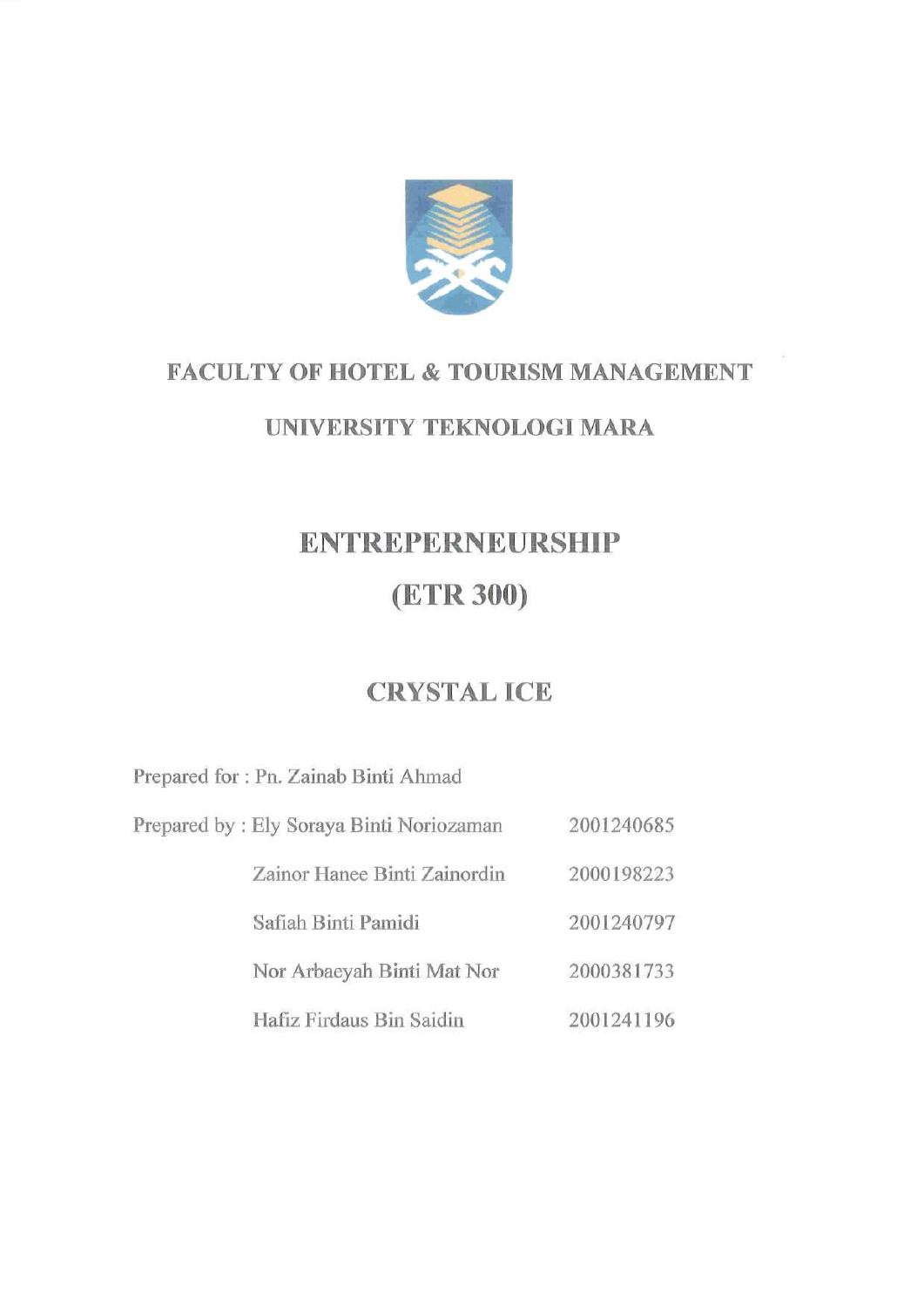

#### ACKNOWLEDGEMENT

Bismillahirahmanirrahim

First at all, thanks to the Almighty for giving us the opportunity to complete this business plan for Crystal Ice. This success is the result of the teamwork of each member.

The project supposes to us how to build manage, plan and handle the business plan before we requirement to start a business. This is the first step to be a successful entrepreneur. Beside that, we know how to make alone with financial sectors such as bank or finance agency.

To complete this business plan, there are many people to contribute and to corporate direct and indirect in giving information, guideline and comments.

We want to wish thank you and appreciation to Puan Zainab Binti Ahmad my ETR 300 lecturer from MEDEC.

We are fully appreciated for all the advices; this knowledge and cooperation for us into finished the project.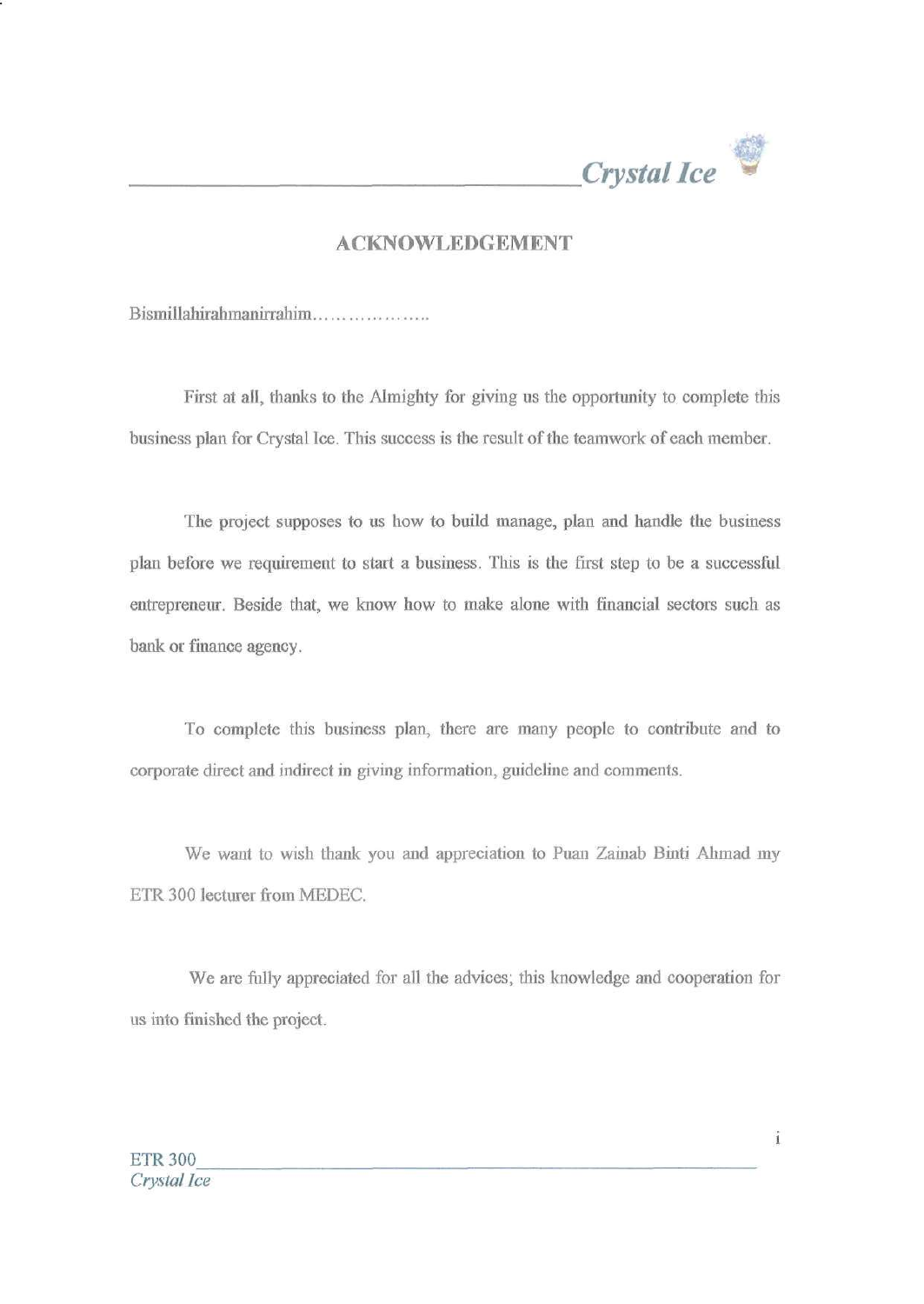### **TABLE OF CONTENT**

| TITLE                                       | <b>PAGE</b> |
|---------------------------------------------|-------------|
| Introduction                                | $1-3$       |
| <b>Purpose of the Business Plan</b>         | 4           |
| <b>Company Background</b>                   | 5           |
| <b>Partners Background</b>                  | $6-10$      |
| <b>Administration Plan</b>                  |             |
| Introduction of the Organization<br>٠       | $11 - 12$   |
| Organization Chart                          | 13          |
| List of Administration Personnel            | 14          |
| Schedule of Tasks and Responsibilities<br>۰ | $14 - 16$   |
| Schedule of Remuneration                    | 17          |
| Administration Budget<br>٠                  | 18          |
| <b>Marketing Plan</b>                       |             |
| Product and Service Description<br>٠        | 19-21       |
| Target Market<br>۰                          | 22          |
| Main Competitors<br>٠                       | 23-24       |
| Sales Forecast                              | $25 - 28$   |
| Marketing Strategy                          | 29-30       |
| List of Marketing Personnel<br>٠            | 31          |
|                                             |             |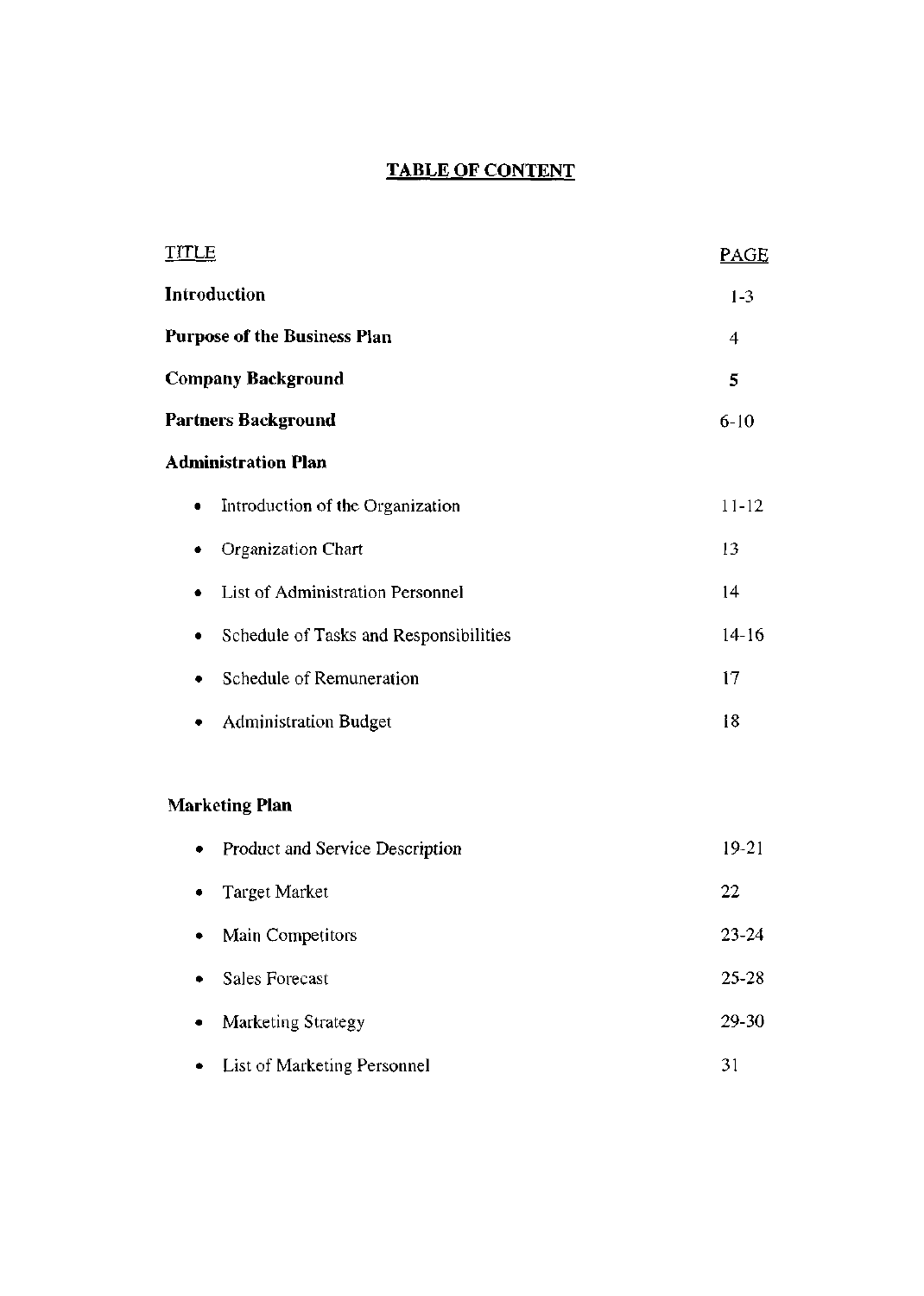| $\bullet$ | Schedule of Tasks and Responsibilities | 31 |
|-----------|----------------------------------------|----|
|           | Schedule of Remuneration               | 32 |
| ۰         | Machine and Equipment                  | 33 |
|           | Marketing Budget                       | 34 |

## **Operation Plan**

|   | <b>Operation Process</b>               | 35    |
|---|----------------------------------------|-------|
| ٠ | Materials Requirement                  | 36-39 |
| ٠ | List of Operations Personnel           | 40    |
| ٠ | Schedule of Tasks and Responsibilities | 40    |
| ٠ | Schedule of Remuneration               | 41    |
| ۰ | Machine and Equipment                  | 42    |
| ٠ | Name of Supplier                       | 43    |
|   | Operation Space Layout Plan            | 44-45 |
|   | Operations Overhead.                   | 46    |
|   | <b>Operations Budget</b>               | 47    |

## **Financial Plan**

| • Project Implementation Cost Schedule       | 48-50 |
|----------------------------------------------|-------|
| • Sources of Finance Schedule                | 51    |
| • Loan Amortization (Repayment) Schedule)    | 52    |
| $\bullet$ Hire Purchase (Repayment) Schedule | -53   |